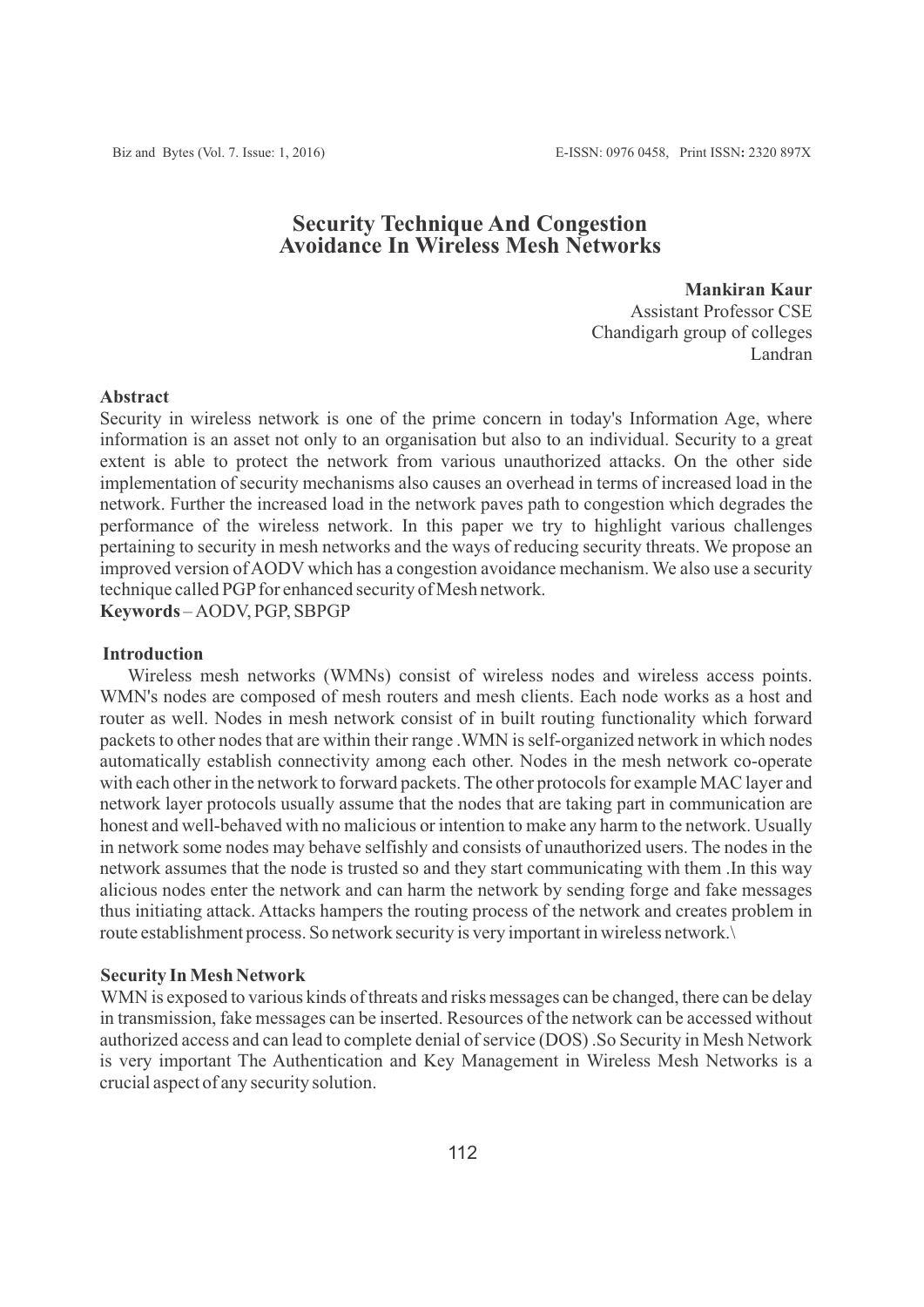#### **Security Protocols**

Since various protocols available to tackle wireless network security, but there is a chance of intrusion in the network. Possible ways for securing network could be to secure all wireless LAN devices Network can be secured by implementing strong security in the network. Their must be some mechanism in each node so that they can identify malicious nodes that have the intention to harm the network. Some of the techniques are explained below:

# **Mac Address Filtering**

In the network there are various access points .These access points contains some inbuilt technique that allows the administrator to only give access to the node which have a valid MAC ID's. This method is good for identification of the node but it has a drawback that id can be hacked. Their are various cracking methods available like SMAC .

### **Static Ip Addressing**

The method of static IPaddresses for the network devices and end clients manually makes it tough for a attacker to log on in the network. But this is not a robust mode of securing the network. There are lot of tools available to spoof the IP addresses. Using these spoofed IP intruder can easily harm the network security.

#### **Wepi**

WEP (Wired Equivalent Privacy)[18][19] is a encryption protocol which is based on the RC4 encryption algorithm, with a secret key of 104 bits or it can be 40 bits combined with a 24-bit Initialization Vector (IV) to encrypt the plaintext message .Various users have observed many drawbacks in WEP the use of RC4 is accepted as a strong cryptographic cipher. However, Attackers can attack not only on whole cryptographic algorithm, they can also attack any weak point in the cryptographic system. But technique of violating WEPhas came into existence.

#### **WMN Specific Security Challenges**

Due to the shared nature of wireless transmission medium, the absence of globally central authority, and the lack of security of mesh routers lead to main challenges for securing WMNs. Firstly the Correct routing messages are difficult to achieve in multihop routing scenario, the most harmful kind of malicious information is due to the fabricated routing messages[23].Secondly, an authentication mechanism is implemented with the help of Public Key Infrastructure (PKI), which requires a globally trusted authority to issue certificates. Having a globally trusted authority is not possible all the time in Wireless Mesh network Thirdly, the mesh devices are usually placed openly without any protection so they are not physically protected So it becomes very much easy for the intruder to have full control over the device, thereafter launching attack from the router and the data sent by router will be considered as authenticated by other nodes. And if the device is equipped with some cryptographic technique it is easily broken by the attacker. Therefore some authentication is required. Pretty good privacy is a cryptographic technique which can applied in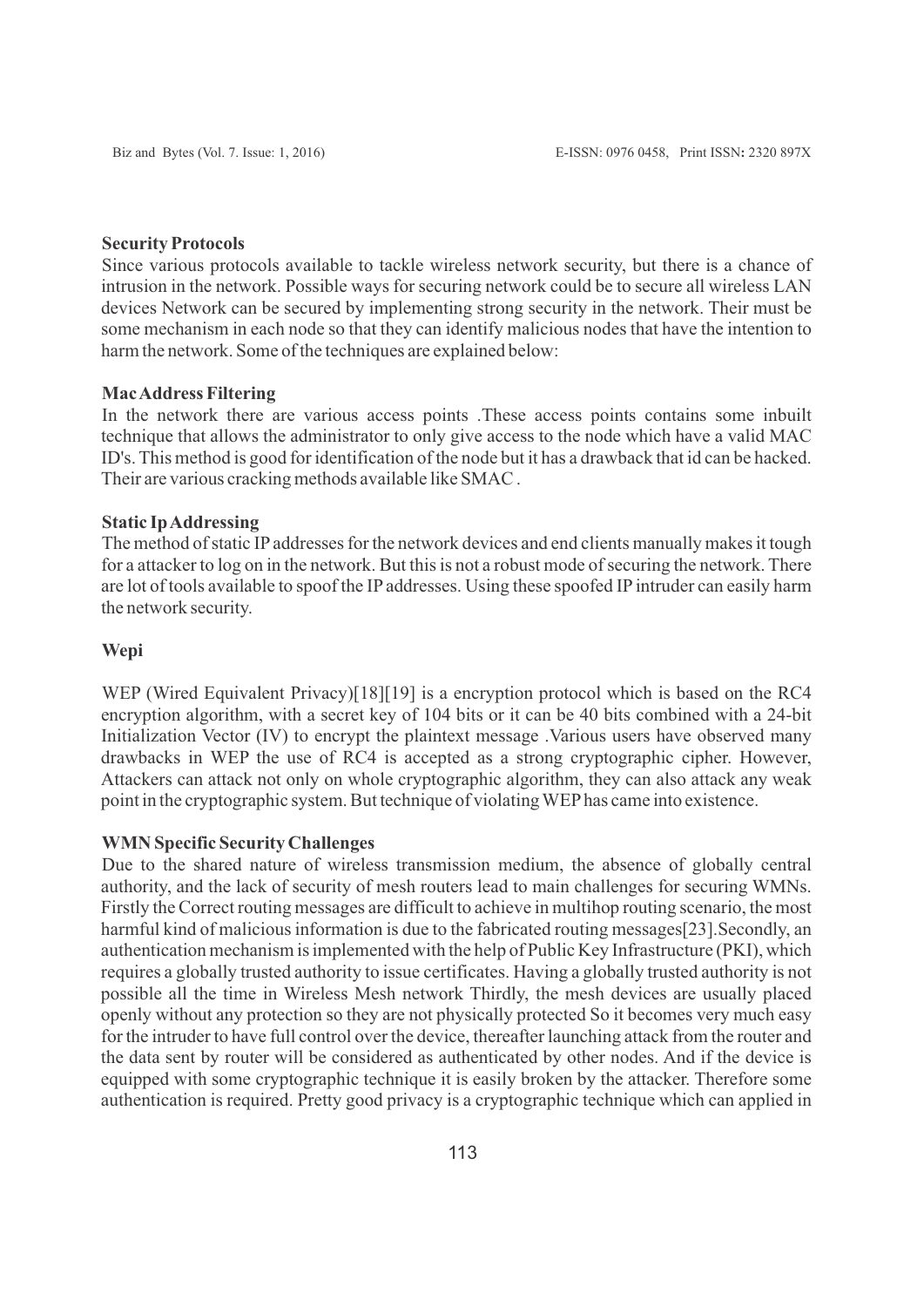# wireless networks. PGP is explained as follow:

# **Pgp Based Security**

Pretty good Privacy (PGP) is a security model that is used for encryption and decryption of data which sends from source to destination. It responsible for securely transmit data from source to destination. It activates the central authority (CA) for providing certificate to each node when it is used in wireless ad-hoc network. It provides security to ad-hoc network and improves the performance of network. They use public key infrastructure (PKI) to resist the collisions intentionally caused by malicious nodes. It using certificates, digital signature and key issuing can authenticate message, identify valid nodes or malicious nodes. It is symmetric and asymmetric cryptographic, web of trust model. This model fulfils various security requirements such as authentication, privacy, confidentiality and Non-repudiation of Mesh network.. It protects the message (or its contents) from being altered or destroyed. PGP algorithm (128 bits) is implemented for security which is faster as well as secure than previously implemented algorithms. It entails the state level registration authority acting as certificate authority (CA).

PGP security provides the same session key for encryption and decryption between source and destination node. In this each node request for the session key from central Authority to communicate with neighbouring node. Source sends the session key request for neighbouring node then CA checks the authorization of node. CA provides the session key for communication between Source and neighbouring node. When source sends the message to neighbouring node then it encrypt the message with private key of source node and after that whole message are encrypted with that session key. So this process is continued until the destination node is reached.

# **How PGPworks**

PGP combines the aspects of conventional authentication and public key cryptography .In PGP user encrypts plaintext with PGP .The PGP compresses the plaintext .Compressing data saves transmission time of modem and diskspace and enhances the cryptographic security .after compressing the plaintext PGP creates a session key ,which is one time secret key .This one time secret key works very securely with encryption algorithm to encrypt plain text and results in ciphertext. After encrypting data the one time secret key is encrypted with receivers public key. Then ciphertext and public key encrypted secret key is transmitted to the receiver. Decryption is reverse of this Process.

## **Various Attributes Of Pgp Type Certificate**

1)Certificate serial number 2)PGPVersion 3)certificate holder Public key 4)Holder information 5)Digital sign [26] of certificate owner Key. 6)Verifying Signature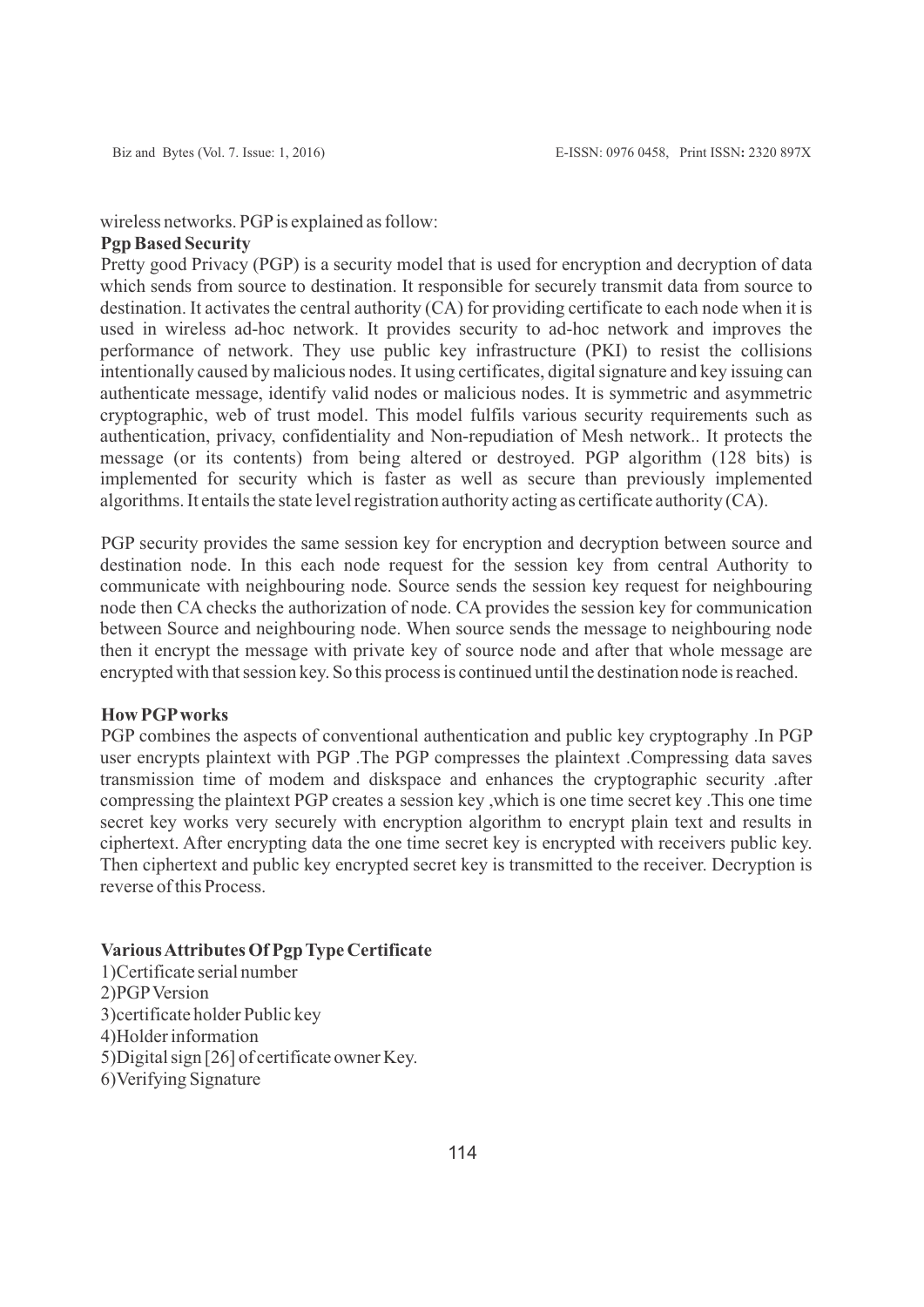# **Applying Security Technique**

It has been observed that applying security technique in a network overload the network with lot of route request and buffer gets full due to certificate issuance and revocation procedure in network . Suppose one node is performing certificate revocation process and at the same time it gets route request from the other node this can lead to buffer overflow and can cause congestion in the network.

# **Different Routing Protocols in Mesh Network**

Ad hoc routing protocols are usually

- 1) Reactive
- 2) Proactive
- 3) Hybrid.

# **Reactive Protocols**

Reactive protocols are also known as on demand driven routing protocols. They are called reactive protocols because they Start route discovery by not by themselves, route discover is done on demand when requested by other nodes, when a source node send the request to create a route. Route setup is done when demanded.

### **Proactive protocols**

In Proactive protocols, every node in the network maintains routing table of itself and routing table of other nodes in the network .Each node maintains most recent routing information by sending control messages after small interval among the nodes . The proactive routing protocols uses link state routing information which frequently links the information about neighbors . Some of the existing routing proactive protocols are DSDVand OLSR.

# **Hybrid Routing Protocol**

Hybrid routing protocol is a combination of proactive and reactive routing protocols. In the beginning routing is done with proactively prospected routes or predefined routes and when any node wants to make connection route establishment is done through reactive flooding Some of the examples of hybrid protocols are TORA protocol and ZRP protocol.

#### **AODVprotocol**

Ad-Hoc on Demand Distance Vector Protocol (AODV):

AODV is an reactive routing protocol, when a node in the network wants to communicate with other node in the network it sends the route request to other .Each node has the topology information which is provided by AODV. Control messages are used in the network to find a route to the destination in the network.but some times network is flooded with lots of route request and it leads to congestion in network.

Congestion avoidance can be done which is not done in AODV .It can be performed by creating a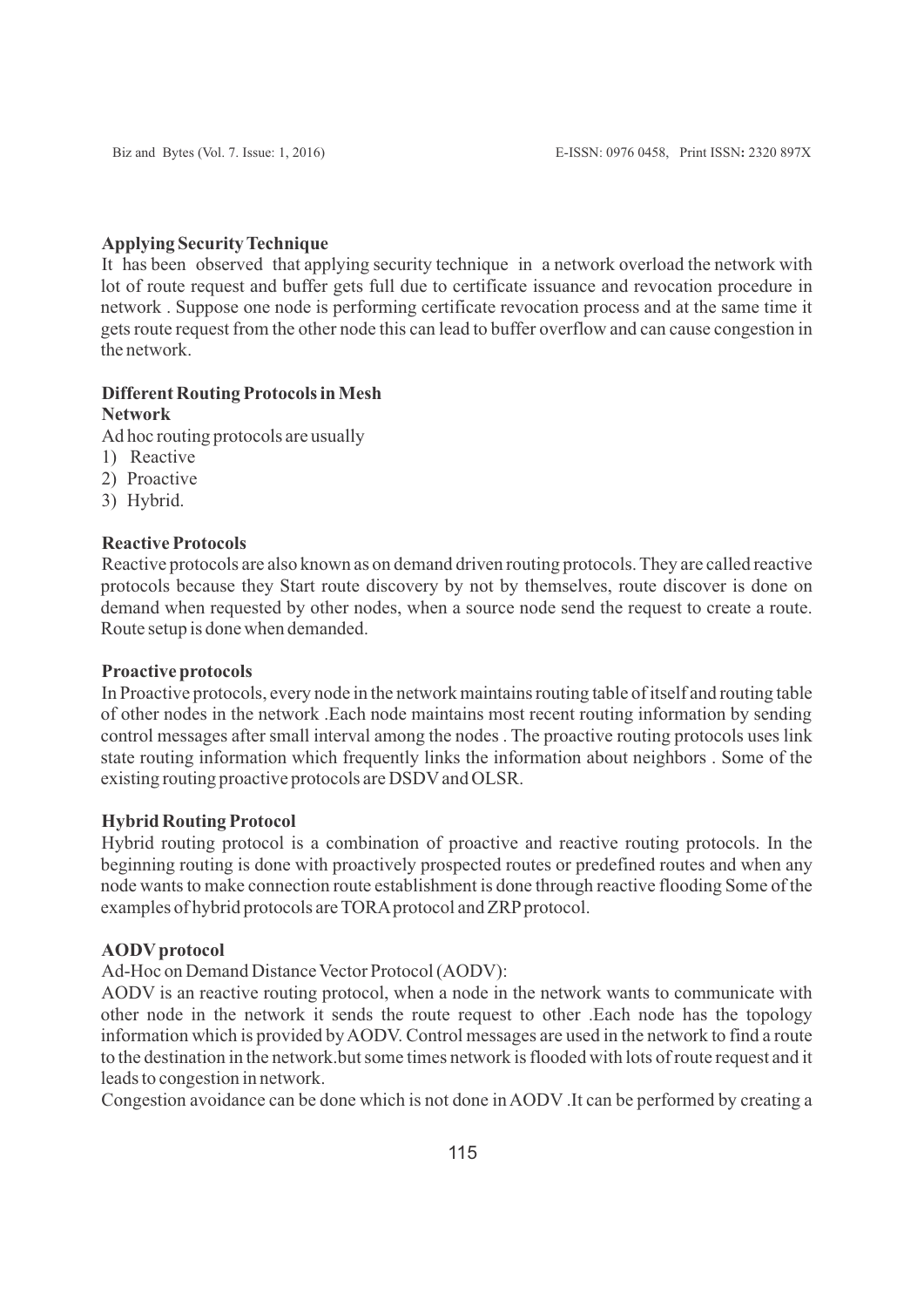Cycle on a node where the congestion probability is high . Each node contains the routing table including information about its own I.P. address, I.P. address of nearer neighbor nodes, distance between the nodes, & queue length of each node .

# **Congestion Avoidance**

Congestion is created when the capacity of the link or node exceeds beyond its limit. when the rate of sending increased and receiver is unable to receives the data as nodes threshold limit has reached, than buffer starts overflowing which results in long queuing delays and packet loss to the large extent. So there is need to monitor incoming and outgoing traffic across the link. downlink nodes are equal than the traffic is balanced as the node has many options to route traffic through downlink nodes. But if uplink nodes are more and there are less number of downlink nodes, then congestion is created .Because than the node have less options available nodes to route traffic To overcome this problem .We have taken the ratio of downlink and uplink nodes.

We have propose the term Ratio of downlink and uplink node (RDU) as the ratio of downlink and uplink nodes for a particular node. Uplink nodes are depicting incoming traffic and downlink node depicts outgoing traffic .

RDU=Total of downlink nodes/Total of uplink nodes

The individual RDU values at each node are used to make forwarding decisions. When a node wants to transmit packet it calculates its RDU before transmitting Data.

1) If RDU is greater than one, it means that the node has a greater number of downlink nodes in comparison with uplink nodes. If so, it can implement any Fair Queuing (FQ) mechanism and forward packet to appropriate downlink node normal routing process is carried out.

2) If RDU is less than one, it depicts that there are more uplink nodes as compared to downlink nodes. So rate reduction is required to prevent congestion.

### **Conclusion**

In this paper we have discussed, the concept of trusted model and authentication architecture in Wireless Mesh Networks. The wireless Mesh network is more susceptible to various kinds of attacks if proper security mechanisms are not implemented. On the other side adding security feature in the protocol has a decremental affect on the network performance due to increased load in the network. Keeping this in view we have proposed that congestion avoidance algorithm should be applied on nodes which will increase the overall performanceof the network.

### **Future Scope**

In this paper we have discussed various routing protocols used in mesh network and various security techniques. We can apply different security technique in the Mesh Network to enhance security in the network.. Dynamic path selection routing mechanism can be applied to decrease end to end delay and enhance overall network performance.